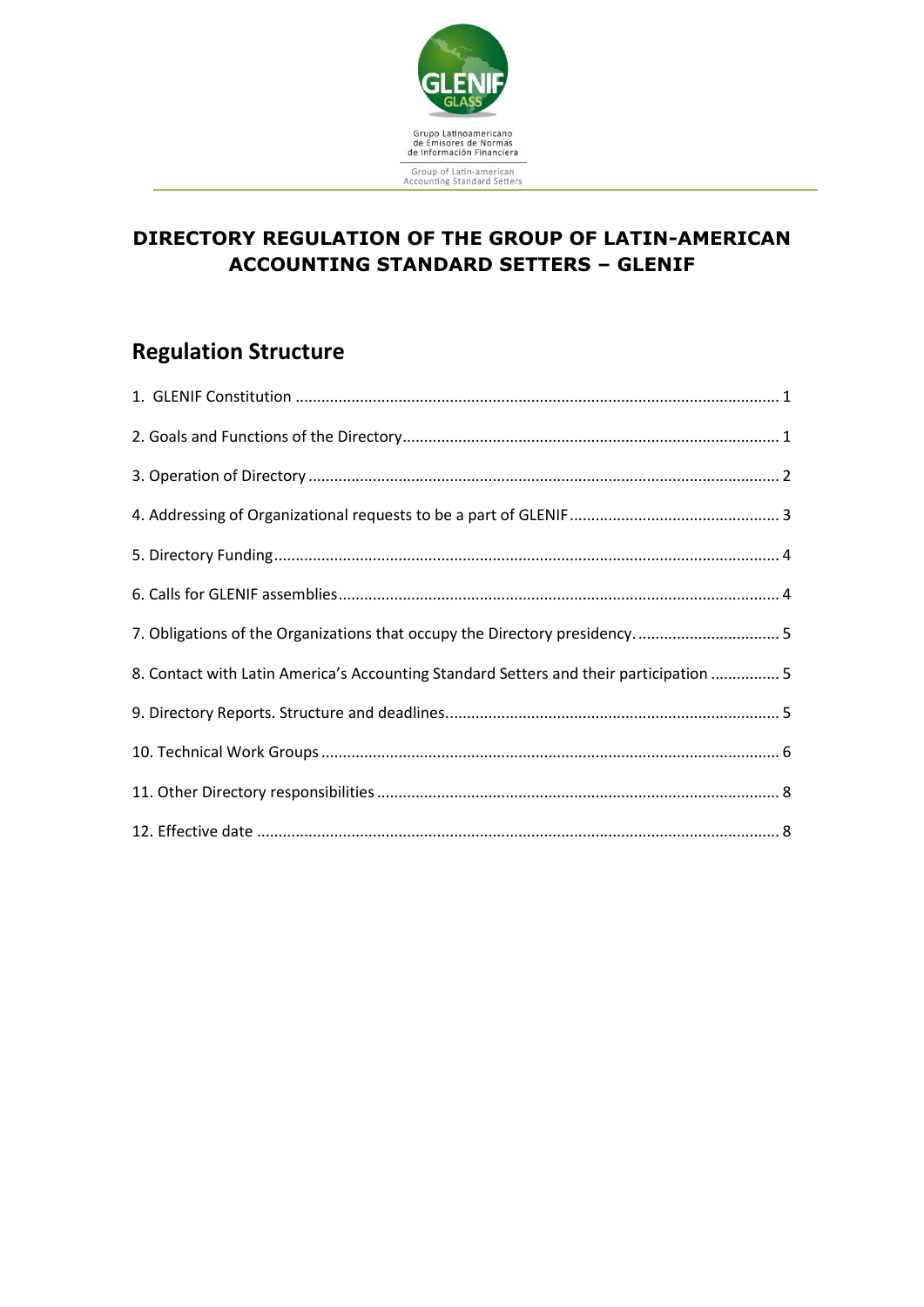

## **Regulation**

## <span id="page-1-0"></span>**1. GLENIF Constitution**

1.1. The Latin-American Group of Accounting Standard Setter was created by bringing together common efforts and objectives of the following Organizations: Federação Argentina de Conselhos Profissionais de Ciências Econômicas (Argentina), the Conselho Federal de Contabilidade (Brazil), the Colégio de Auditores e Contadores Públicos da Bolívia (Bolivia), the Colégio de Contadores do Chile (Chile), the Conselho Técnico da Contabilidade Pública (Colombia), the Superintendência de Companhias (Ecuador), the Conselho Mexicano de Normas Contábeis A. C. (Mexico), the Comissão de Normas de Contabilidade Financeira do Panamá (Panama), the Colégio de Contadores do Paraguai (Paraguay), the Conselho Normativo de Contabilidade (Peru), the Colégio de Contadores, Economistas e Administradores do Uruguai (Uruguay) and the Federação de Colégios de Contadores Públicos da Venezuela (Venezuela). Through an expressed petition by its members, the Group was made official with the Minutes of Incorporation, that came as a result of four previous meetings held by the Latin American Accounting Standard Setters, held on February 04, 2011 in Brasília (Brazil), March 30 in Brasília (Brazil), May 23, 2011 in Buenos Aires (Argentina) and June 28, 2011 in Buenos Aires (Argentina). The Minutes of Incorporation was approved on June 28, in Buenos Aires, Argentina. The main goal of the group is of technical nature, in relation to every subject that had documents issued or that can be issued by the IASB.

**1.2.** GLENIF will be governed by its Minutes of Incorporation, signed by the respective countries' entity representatives and, additionally, by the present Regulation, approved in the first meeting of the Directory, held on Augusto 21, 2011, in Caracas, Venezuela. If any eventual difference arises in the interpretation of what was set between both documents, what is set in the Minutes of Incorporation takes precedence.

## <span id="page-1-1"></span>**2. Goals and functions of the Directory**

**2.1.** The goal and function of the Directory is the accomplishment of the "Goals" set in GLENIF's Minutes of Incorporation.

**2.2.** The interaction of GLENIF with IASB on technical aspects will be carried out based on the decisions made in the Directory and will be under the responsibility of the President or, in case of his or her absence, of the Vice President or, in case of his or her absence, of a director assigned by the Directory.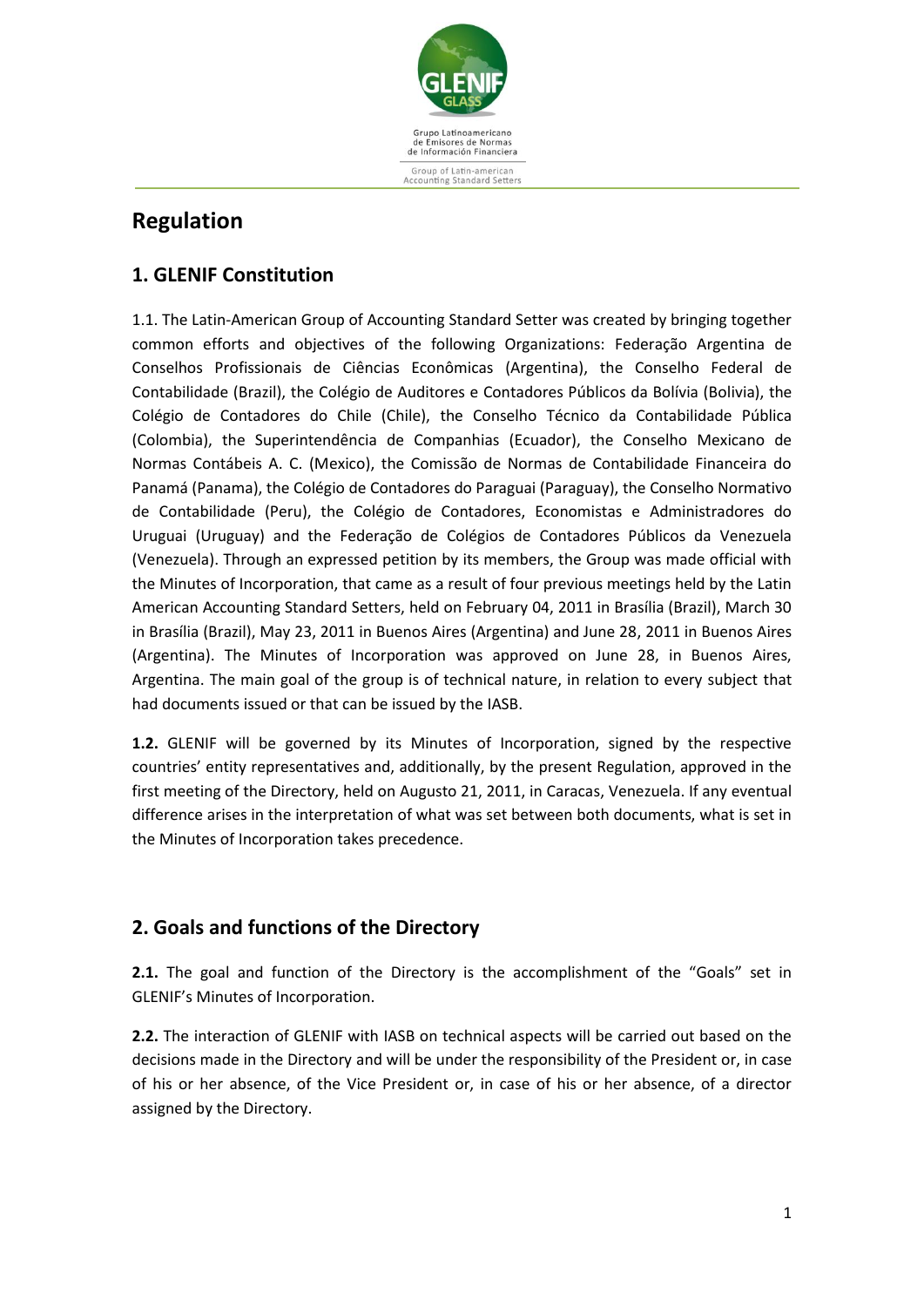

**2.3.** The promotion of the adoption and/or convergence towards the standards issued by the IASB will be undertaken by supporting the activities that each Standard Setting Organization requests, whether they are members of GLENIF or not.

**2.4.** The collaboration in the dissemination of the standards issued by the IASB will happen through active participation in the different dissemination activities that will be held in every country of the region, specially by the Member Organizations of GLENIF.

**2.5.** Suggestions to the IASB Agenda should be made through the procedure established, according to the technical subjects.

**2.6.** GLENIF will perform in the technical meetings of the *National Standards Setters* (NSS) and the *World Standards Setters* (WSS) when considered convenient by decision of the Directory.

**2.7.** The interaction with other Organizations in Latin America that prioritize and decide the Directory.

**2.8.** The resolution on the technical announcements that the Technical Work Groups (GTT) propose to the Directory should have a technical base.

## <span id="page-2-0"></span>**3. Operation of Directory**

**3.1.** Technical subjects will be included in the Directory, for decisions on its addressing, in some of the following ways:

a) documents developed and submitted to public consultation by the IASB, usually named *Exposure Draft (ED)* or *Discussion Papers (DP)*;

b) technical subjects whose accounting standards still haven't been developed by the IASB and that were presented by a GLENIF member;

c) dissemination initiatives and/or pilot tests in Latin American, proposed by the IASB regarding documents prepared;

d) other work that, by decision of a member of the Directory or the Member Organizations of GLENIF, are aligned with GLENIF goals:

**3.2.** The meetings of the Directory will be preferably held by videoconference or teleconference. Regarding the on-site meetings, the Directory will hold them in itinerant places, seeking the lowest possible costs for the members that are part of the Directory.

**3.3.** Three ordinary meetings will be held every year, and the extraordinary will be decided by the Directory. The time and place of each Directory meeting will be defined. One of the meeting should be held previous to the NSS and WSS meetings.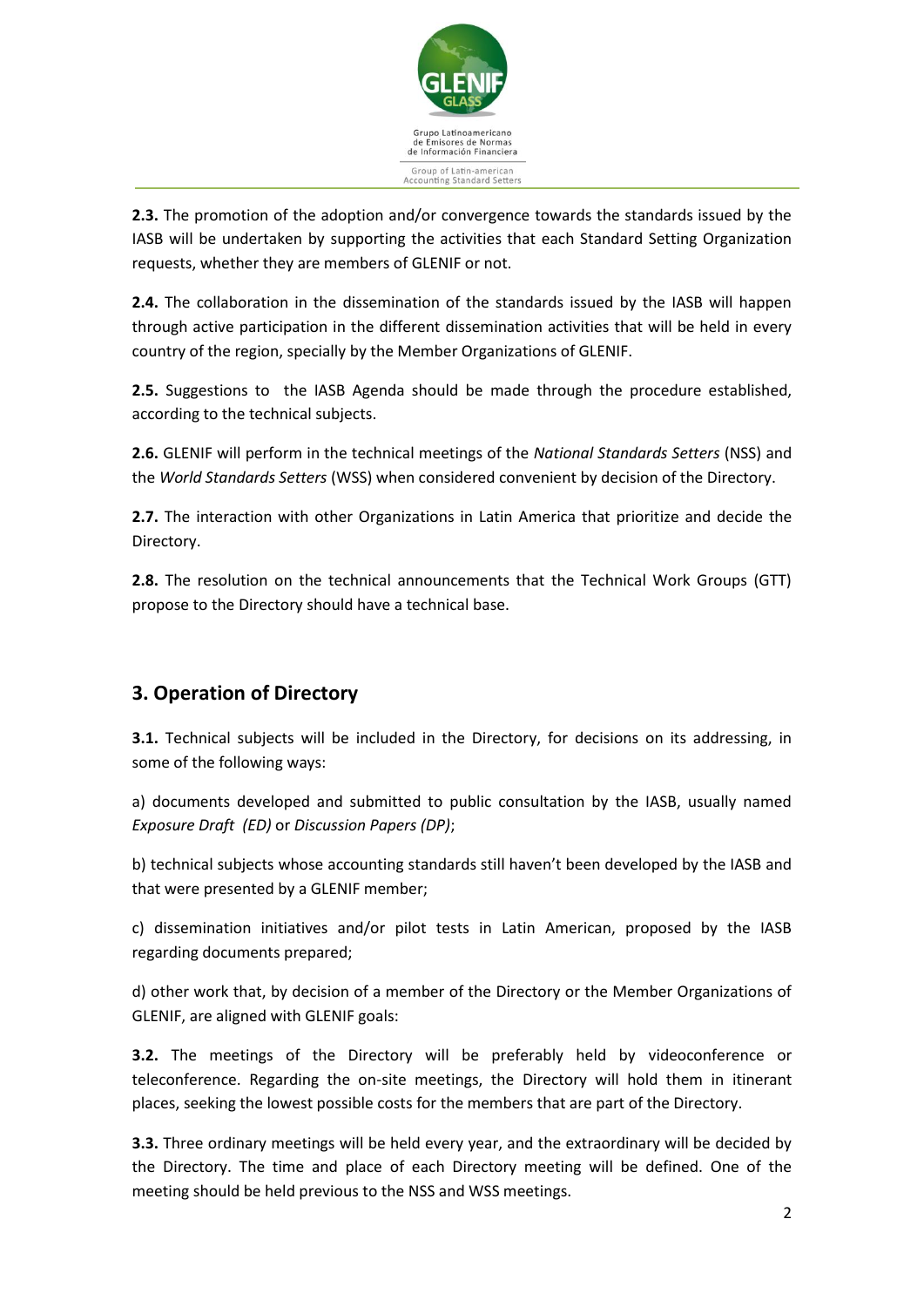

**3.4.** In case of on-site meetings, the Standard Setting Organization responsible for organizing them must provide the means so that the members of the Directory that cannot be there can participate through videoconference or teleconference.

**3.5.** The quorum for the meetings is four members, present or connected by telecommunication.

**3.6.** In case the necessary quorum is not reached, the Directory President will call a new meeting, to be held in a maximum of thirty (30) days.

**3.7.** Each member of the Directory has the right to a vote and cannot do it by delegation, but by being present or by telecommunication. The decision are made by simple majority of the people on-site (physically present or by other means). The minutes of the meeting will keep record of the Directors that did not agree and their reasons.

**3.8.** Each Standard Setting Organization that is part of the Directory will assign the name of the person that is going to represent them. If, due to any circumstance, the person assigned by the Standard Setting Organization cannot continue to perform his or her duties, the Standard Setting Organization should expressly communicate the situation to the Directory, assigning a new representative.

**3.9.** If a member of the Directory does not take part in any of the meetings, the situation must be communicated to the Standard Setting Organization.

**3.10.** In each Directory meeting, the priorities on the courses of action will be defined so that the goals indicated in the second paragraph can be met.

**3.11**. The material to be addressed in the Directory should be with the members fifteen (15) days prior to the day of the meeting.

**3.12.** There will be minutes for each meeting, which should be signed in a maximum of tem (10) days. Preferably, it should be signed by the end of the meeting.

## <span id="page-3-0"></span>**4. Addressing of Organizational requests to be a part of GLENIF**

**4.1.** When a Accounting Standard Setting Organization requests to be a part of GLENIF, it should be done through a note addressed to the President of the Directory, in which they will indicate the basis that justify their desire to be a part of the Group, according to what is set in the minutes of incorporation.

**4.2.** The President will include the request as a point of the Order of the Day in the first Directory meeting held after receiving the note.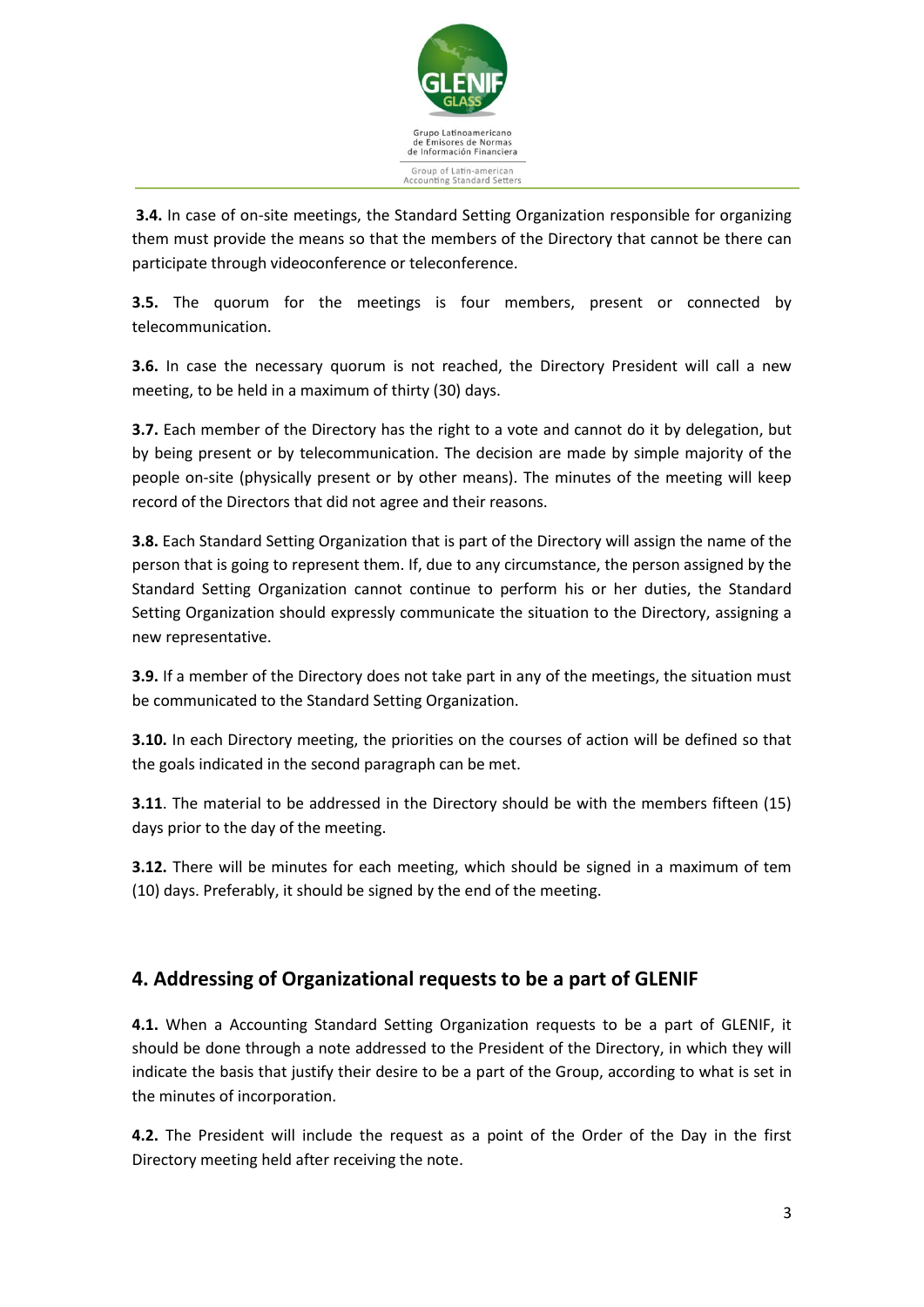

**4.3.** The Directory will analyze the presentation and decide whether the organization should be accepted as a Observing Member of the Group or not.

**4.4.** From that moment on, the new member will acquire the rights and obligations as a observing member, set in the Minutes of Incorporation.

**4.5.** The Directory will present in the closest Assembly the admission proposal of the candidate as a member of GLENIF with full rights and responsibilities.

## <span id="page-4-0"></span>**5. Funding of the Directory**

**5.1.** The activities of the Directory must have as much of a low cost as possible, in order to make the participation of its members and GLENIF members easier.

**5.2.** The Standard Setting Organization that governs GLENIF must be held responsible for the infrastructure costs of the Directory's operation (except for the spendings in transportation and lodging of its members). Each member of the Directory will be responsible for their own spendings regarding their participation on the Directory.

**5.3.** The Directory will seek funding for their operation and other GLENIF spendings through intake by Organizations interested in the quality of financial information and its transparency.

**5.4.** The travelling and representation spendings of the member of the Directory (President, Vice President or another members of the Directory assigned by it) that represents GLENIF in meetings of any kind are responsibility of the Standard Setting Organization to which he or she belongs.

#### <span id="page-4-1"></span>**6. Calls for GLENIF Assemblies**

**6.1.** GLENIF assemblies will be called by the Directory with minimum thirty days in advance.

**6.2.** One Assembly will be held every year, between the 360 and 380 days following the last Assembly, except in cases of force majeure.

**6.3.** The Directory will provide the means to communicate effectively the members of GLENIF and will request that they communicate the name of their Representatives and eventual substitutes that will take part in the Assembly.

**6.4.** In case the Assembly cannot take place due to lack of quorum, a new Assembly will be called within thirty days.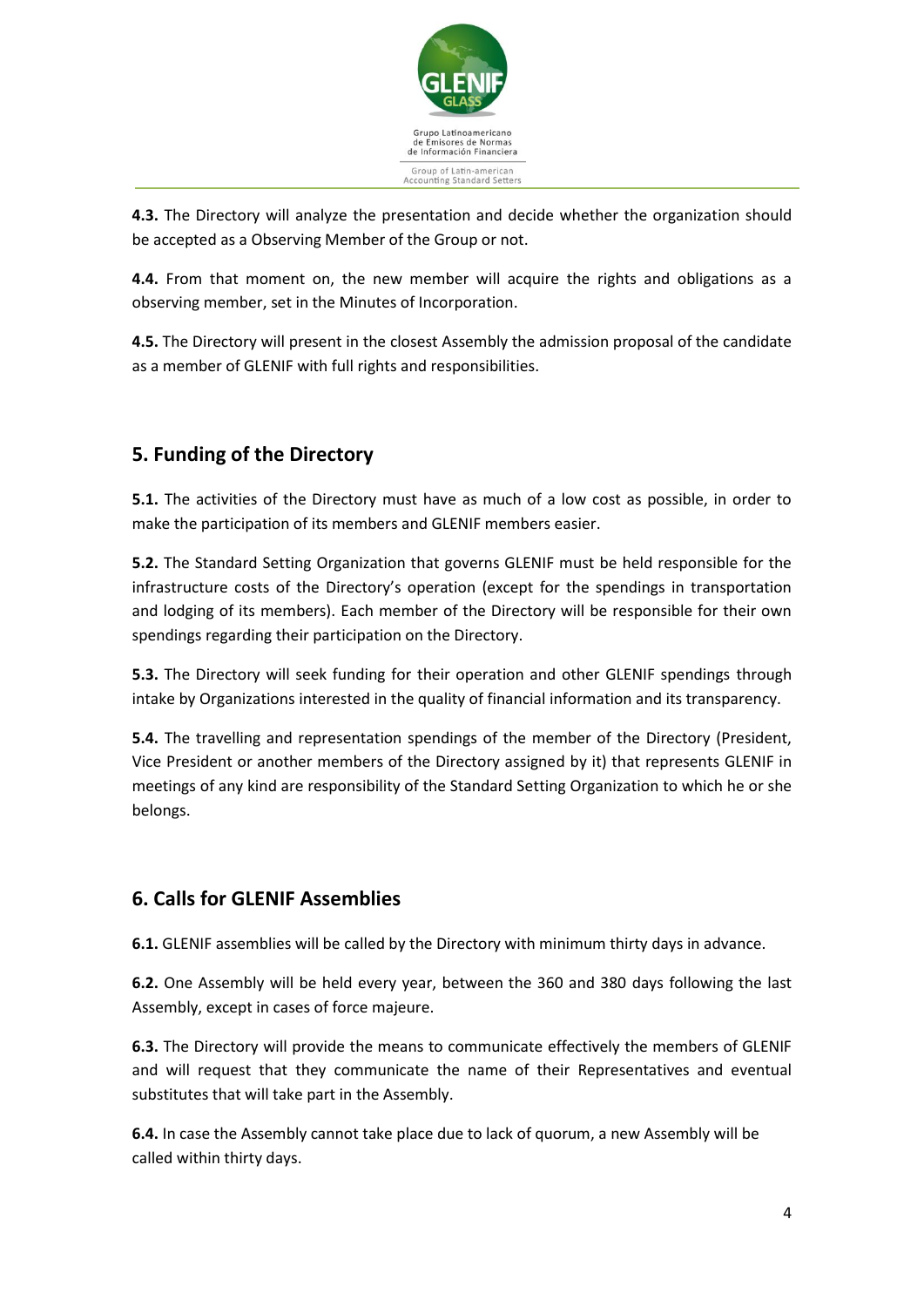

**6.5.** The Directory will decide where the Assembly will take place.

## <span id="page-5-0"></span>**7. Obligations of the Organization that occupies the Directory presidency.**

**7.1.** The Standard Setting Organization that governs the Directory will be held responsible for all physical, operational and administrative structure for the operation of GLENIF.

## <span id="page-5-1"></span>**8. Contact with the Latin American Accounting Standard Setters and their participation**

**8.1.** The Directory should develop a procedure to facilitate the participation of all country members of GLENIF in subjects submitted to their consultation (especially the ones related to the IASB Agenda). Once the answer proposal is analyzed by the Directory or it was sent to the IASB, the document proposed must be sent to the Member Organization of GLENIF, so that they can give their opinion in up to twenty (20) days or less, if the circumstances demand. In case of receiving different opinions or observations, they will be analyzed by the Directory and by the Standard Setting Organization that sent them, in order to reach an agreement. If an agreement is not reached, it will be requested to the Organization to develop their position in dissent so that it follows, in this respect, the final opinion of GLENIF.

**8.2.** The members of GLENIF can make technical contributions directly to IASB when they decide to.

## <span id="page-5-2"></span>**9. Directory Reports. Structure and deadlines.**

**9.1.** The Presidency of the Directory will be held responsible for the preparation on yearly reports about technical and other relevant activities to be addressed and submitted to the approval on the next Directory meeting. At the end of each semester, a partial presentation will of the activities corresponding to the period will be held. (New text approved by the Directory, according to item 3 of the Minutes of the Fourth Ordinary Meeting of the Group of Latin-american Accounting Standard Setters – GLASS).

**9.2.** Once these reports are approved, they will be sent to all country members of GLENIF within ten (10) days following its approval.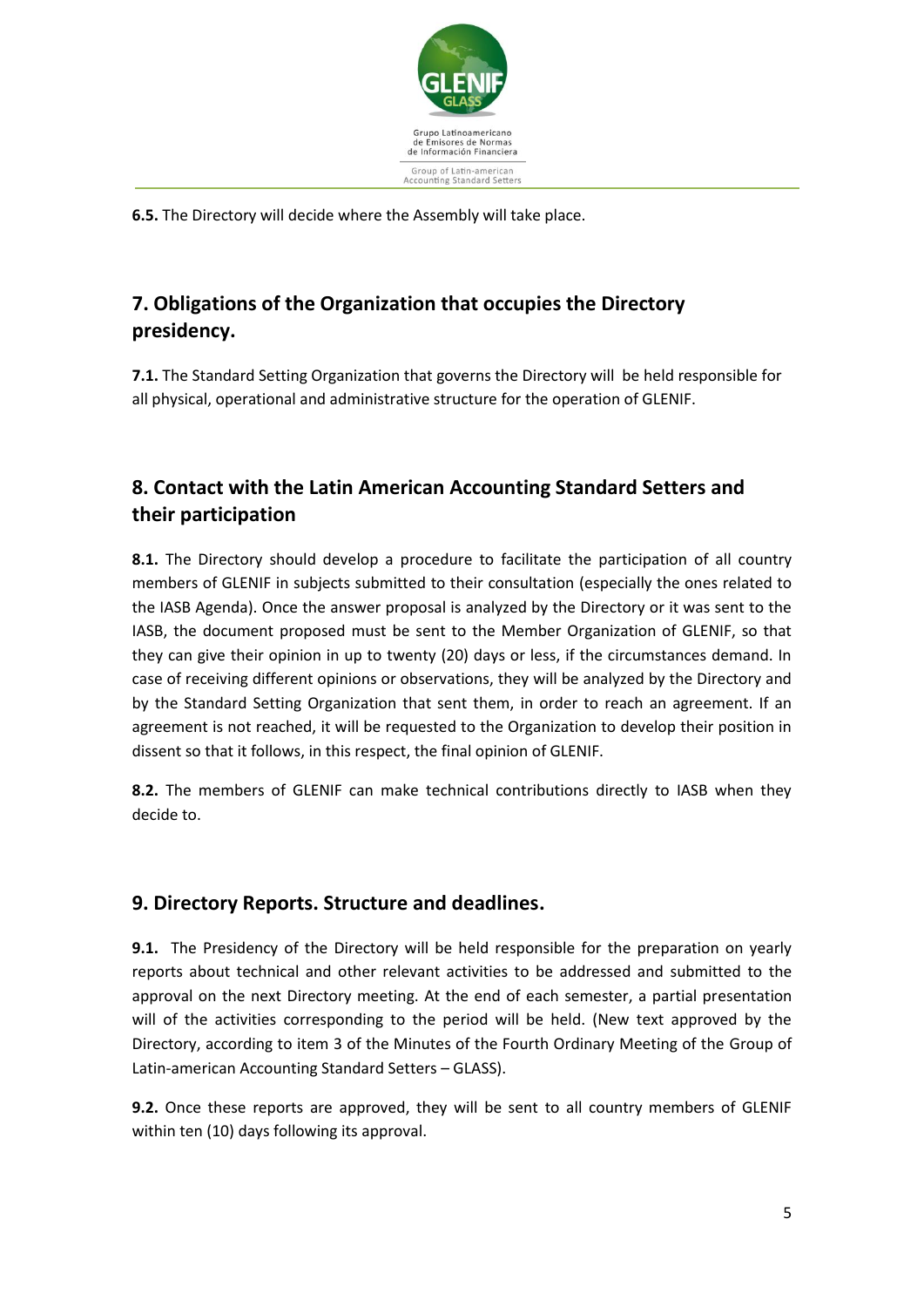

#### <span id="page-6-0"></span>**10. Technical Work Groups**

**10.1.** It will be the Directory's responsibility to define the technical subjects that will occupy the activities of GLENIF.

**10.2.** The Technical Work Groups (GTT) will be organized by theme, composed of members and a Coordinator and assisted by qualified specialists, that can be from the same country or not, proposed by the respective Standard Setting Organization. Each country may designate a representative with voting rights and also other members who may participate with voice but without voting rights. (New text approved by the Directory, according to item 8 of the Minutes of the Sixth Ordinary Meeting of the Group of Latin-american Accounting Standard Setters – GLASS).

The Directory will name the Coordinator of the GTT and will define its members.

The GTT meetings are held preferably through electronic or telecommunication means, and each country member should pay for the expenses coming from the participation on the members it proposed.

**10.3.** For each technical subjects assigned to a GTT, the Directory will review and approve the Work Plan created by the GTT, that should contain the following:

a) Description;

- b) Justification;
- c) Goals;
- d) Objectives;
- e) Chronogram;
- f) Action control; and

g) Documents to be created (Minutes/Reports).

**10.4.** The reach and deadline of the Work Plan should be coherent with:

a) the agenda of the IASB and its deadlines;

b) the necessary time for the members of GLENIF to assess and send their opinions and contributions on the documents and reports prepared by the GTT;

- c) the subject's complexity; and
- d) the necessary time to prepare the document in English.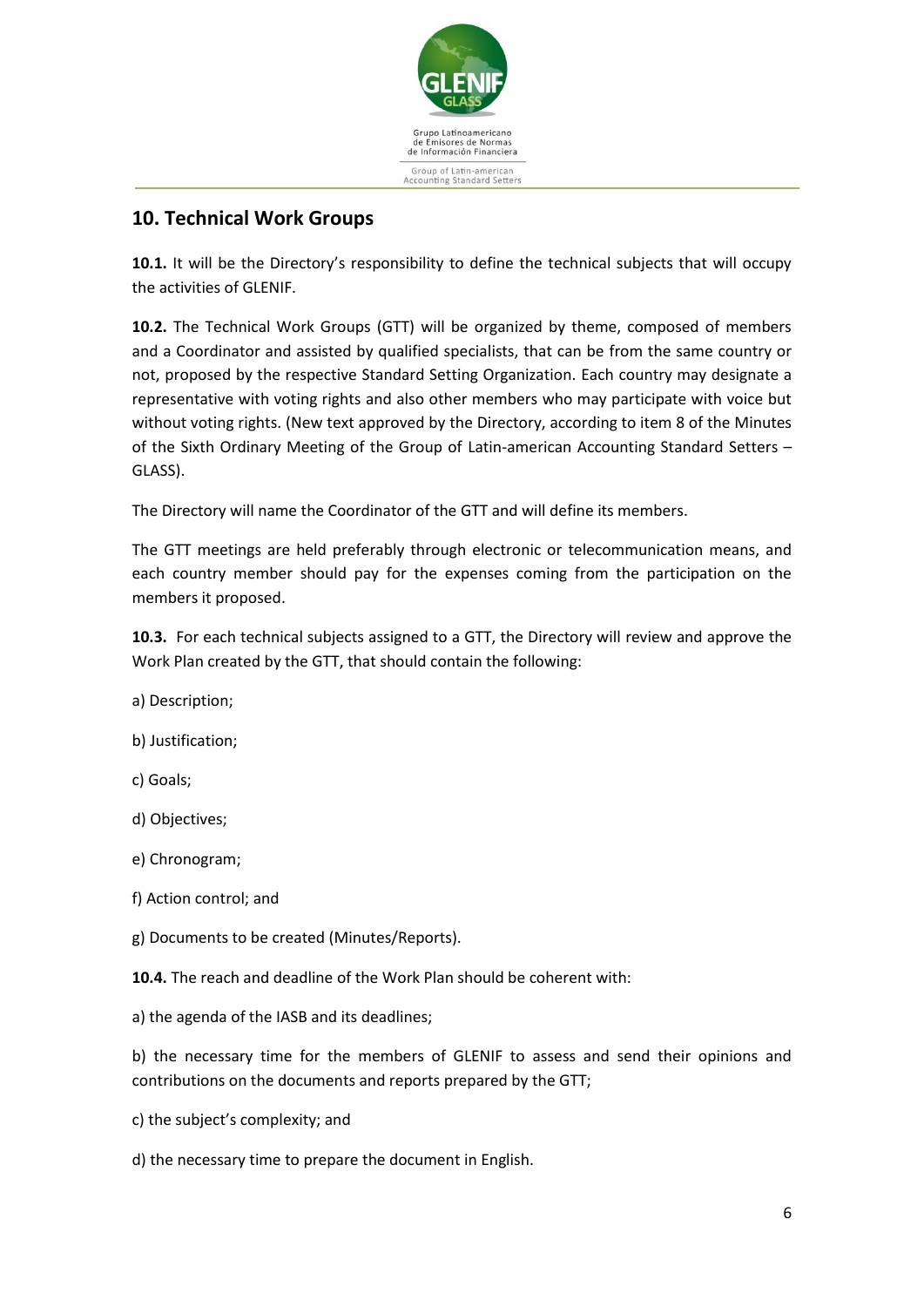

**10.5.** In the work developed by the GTT, people interested in the financial status of general high quality purposes from the country members of GLENIF can participate and get involved.

**10.6.** When developing the activities defined in the Work Plan, the GTT will be responsible for:

a) doing research;

b) the preparation of drafts of the documents that will be presented to the Directory for analysis and eventual presentation to the IASB;

c) in case the Directory finds it necessary, the draft must be submitted to public consultation, seeking participation of all the people interested on the financial status of high quality general use;

d) receive and assess observations resulting from the public consultation, in case it is done;

e) prepare a report that contains:

(I) a summary of the activities performed;

(II) a summary of the main GTT recommendations; and

(III) in case of public consultation, a summary of the main suggestions received and the recommended addressing.

f) other activities related to dissemination initiatives and/or pilot testing, defined by the Directory.

**10.7.** It will be the Technical Work Group Coordinator's responsibility to:

a) be the contact person between the GTT and the Directory;

b) define the task division between the GTT members;

c) establish the frequency and form of meetings;

d) follow-up the tasks developed by the members; and

e) request the Directory to exclude participants that are not collaborating properly with the GTT tasks.

**10.8.** The approval of the GTT subjects will be carried out by simple majority of the present members; each representative member will have the right to one vote, regardless of their country of origin or the organization they represent.

In case of a tie, the Coordinator will decide it, in which case the alternative refused by the Coordinator's decisive vote will be presented to the Directory under the form an appendix of the document prepared by the GTT.